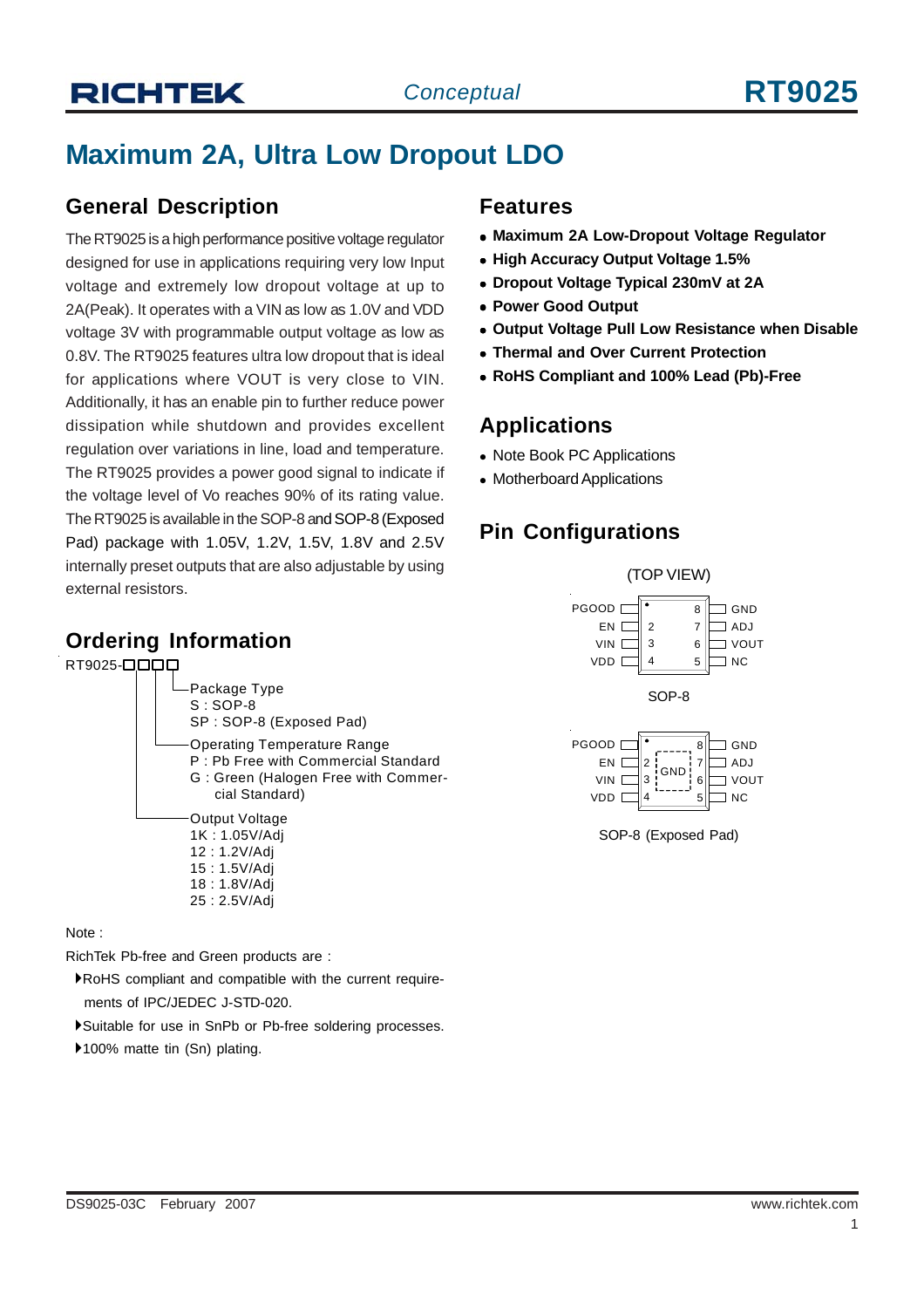

# **Typical Application Circuit**



Figure 1. Fixed Voltage Regulator



| Figure 2. Adjustable Voltage Regulator |  |
|----------------------------------------|--|
|                                        |  |

#### **Functional Pin Description**

| Pin No.                 | <b>Pin Name</b> | <b>Pin Function</b>                                                                                                                                              |
|-------------------------|-----------------|------------------------------------------------------------------------------------------------------------------------------------------------------------------|
|                         | IPGOOD.         | Power Good Open Drain Output.                                                                                                                                    |
| 2                       | ΙEΝ             | Chip Enable (Active High).                                                                                                                                       |
| 3                       | <b>VIN</b>      | Supply Input Voltage.                                                                                                                                            |
| 4                       | <b>VDD</b>      | Supply Voltage of Control Circuit.                                                                                                                               |
| 5                       | INC.            | No Internal Connection.                                                                                                                                          |
| 6                       | <b>VOUT</b>     | Output Voltage.                                                                                                                                                  |
| 7                       | <b>ADJ</b>      | Set the output voltage by the internal feedback resistors when ADJ is grounded. If<br>external feedback resistors is used, $V_{\text{OUT}} = 0.8V$ x (R2+R1)/R2. |
| 8<br><b>Exposed Pad</b> | <b>GND</b>      | Ground. Exposed pad should be soldered to PCB board and connected to GND.                                                                                        |

# **Function Block Diagram**

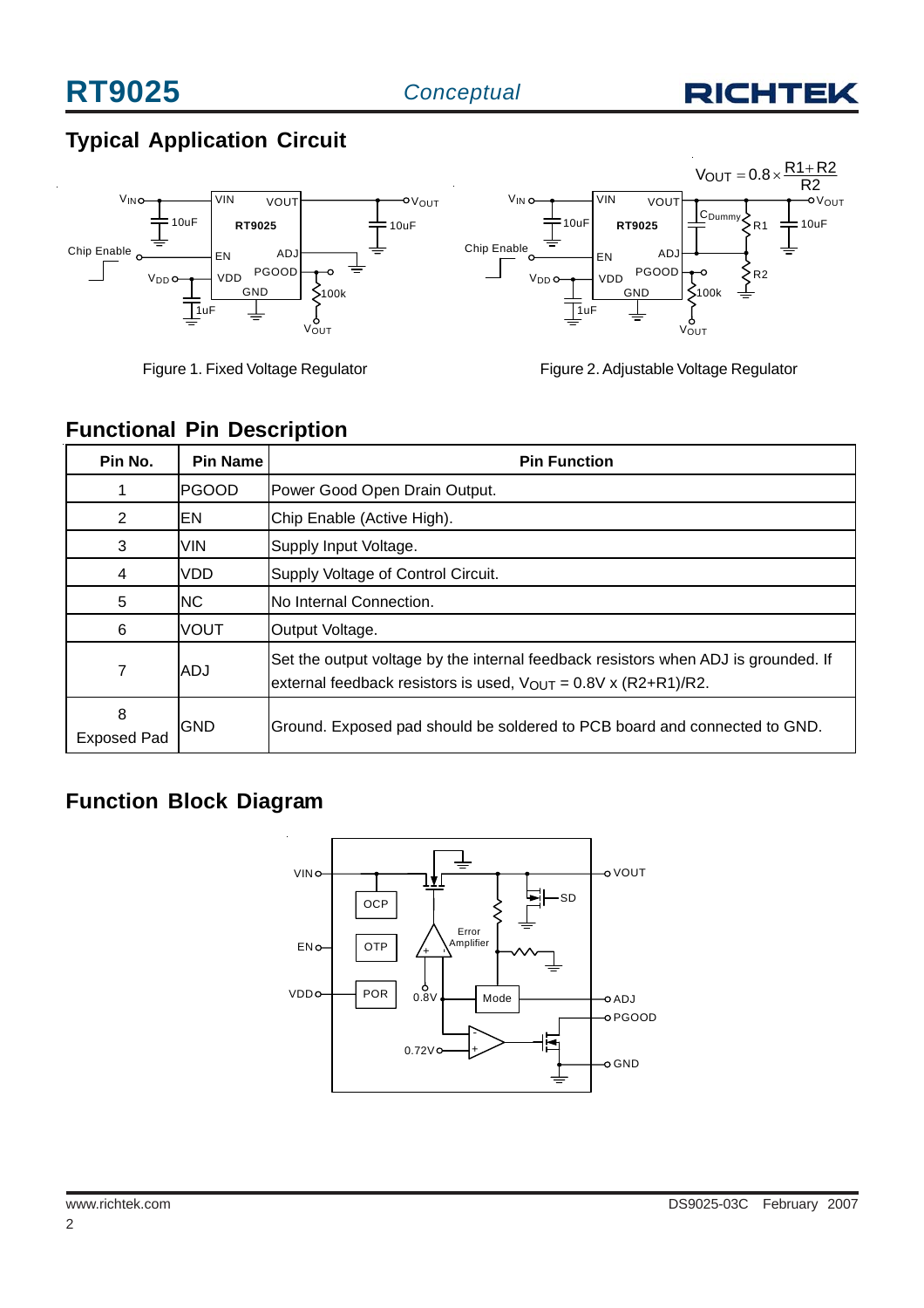

# **Absolute Maximum Ratings** (Note 1)

| • Power Dissipation, $P_D @ T_A = 25^{\circ}C$ |  |
|------------------------------------------------|--|
|                                                |  |
|                                                |  |
| • Package Thermal Resistance (Note 4)          |  |
|                                                |  |
|                                                |  |
|                                                |  |
|                                                |  |
|                                                |  |
|                                                |  |
|                                                |  |
| • ESD Susceptibility (Note 2)                  |  |
|                                                |  |
|                                                |  |
|                                                |  |

# **Recommended Operating Conditions** (Note 3)

#### **Electrical Characteristics**

 $(V_{IN} = V_{OUT} + 500$ mV,  $V_{EN} = V_{DD} = 5V$ ,  $C_{IN} = C_{OUT} = 10 \mu F$ ,  $T_A = 25^{\circ}C$ , unless otherwise specified)

| <b>Parameter</b>                                     | <b>Symbol</b>           | <b>Test Conditions</b>                                                          | Min    | <b>Typ</b>   | <b>Max</b> | <b>Units</b>  |  |  |
|------------------------------------------------------|-------------------------|---------------------------------------------------------------------------------|--------|--------------|------------|---------------|--|--|
| <b>VIN</b>                                           |                         |                                                                                 |        |              |            |               |  |  |
| Input Voltage Range                                  | V <sub>IN</sub>         |                                                                                 | 1.4    | --           | 5          | V             |  |  |
| Quiescent Current (GND Current)<br>(Note 5)          | lQ                      | $V_{DD} = 5V$                                                                   |        | 0.6          | 1.2        | mA            |  |  |
| <b>VDD</b>                                           |                         |                                                                                 |        |              |            |               |  |  |
| <b>VDD Operation Range</b>                           | V <sub>DD</sub>         | V <sub>DD</sub> Input Range                                                     | 4.5    | --           | 5.5        | $\vee$        |  |  |
| <b>VOUT</b>                                          |                         |                                                                                 |        |              |            |               |  |  |
| <b>Fixed Output Voltage</b>                          |                         | $V_{DD} = 5V$                                                                   | $-1.5$ | $\mathbf{0}$ | 1.5        | %             |  |  |
| V <sub>OUT</sub> Load Regulation<br>(Note 6)         | $\Delta V$ load         | $V_{DD} = 5V$ , $I_{OUT} = 2A$ ,<br>$V_{IN} = V_{OUT} + 1V$                     | --     | 0.2          | 1          | $\frac{0}{0}$ |  |  |
| $V_{\text{OUT}}$ Line Regulation ( $V_{\text{IN}}$ ) | $\Delta \rm{V}$ line_in | $V_{DD} = 5V$ , $V_{IN} = V_{OUT} + 1V$ to 5V<br>$I_{\text{OUT}} = 1 \text{mA}$ |        | 0.2          | 0.6        | $\frac{0}{0}$ |  |  |
|                                                      | V <sub>DROP</sub>       | $V_{DD} = 5V$ , $I_{OUT} = 2A$                                                  | --     | 230          | 300        | mV            |  |  |
| Dropout Voltage<br>(Note 7)                          |                         | $V_{DD} = 5V$ , $I_{OUT} = 1A$                                                  | --     | 115          | 150        |               |  |  |

*To be Continued*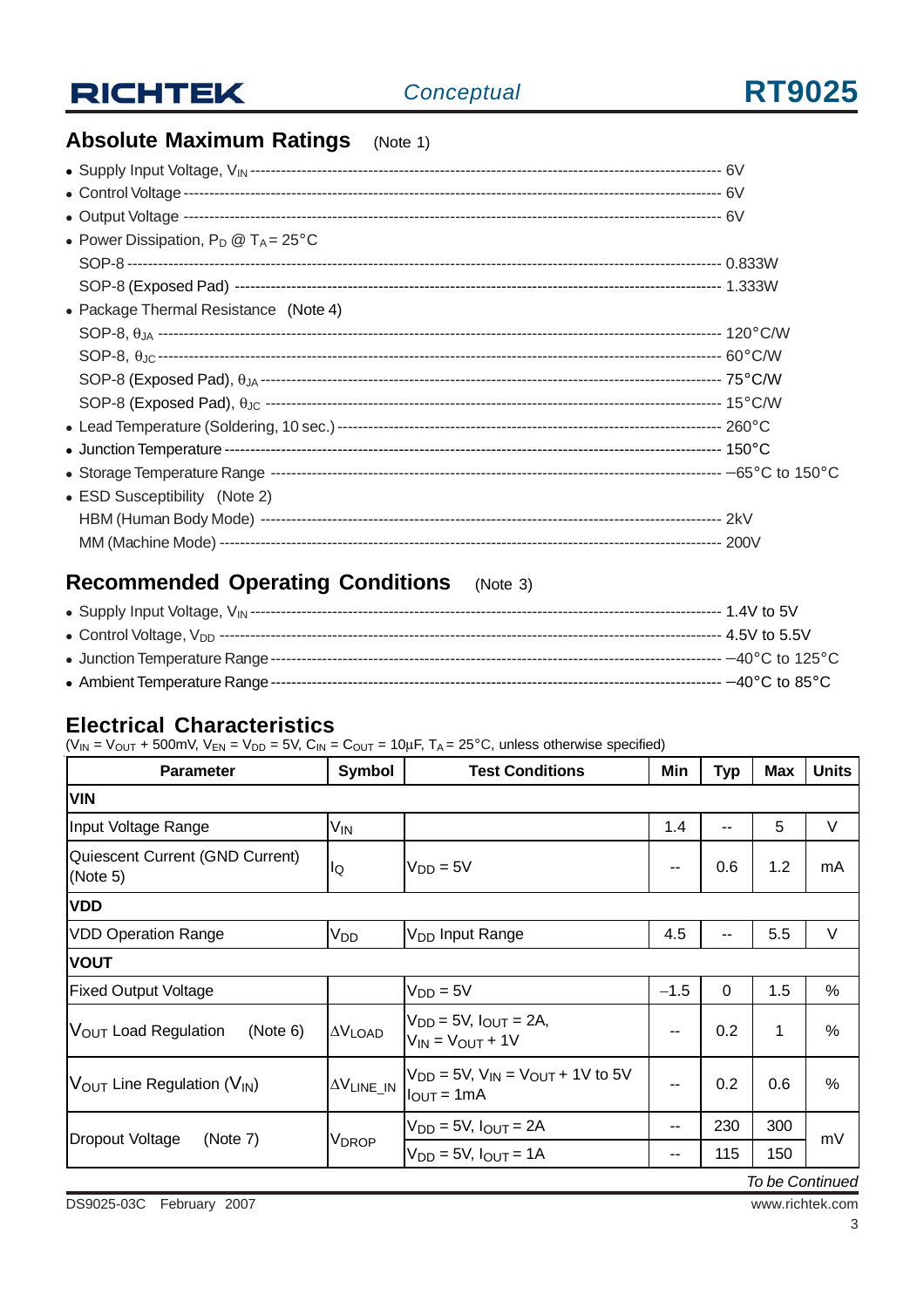**RT9025** *Conceptual*



| <b>Parameter</b>                                |                    | <b>Symbol</b>   | <b>Test Conditions</b>                                               | Min            | <b>Typ</b>     | <b>Max</b>     | <b>Units</b>    |
|-------------------------------------------------|--------------------|-----------------|----------------------------------------------------------------------|----------------|----------------|----------------|-----------------|
| <b>Current Limit</b>                            |                    | <b>ILIM</b>     | $V_{DD} = 5V$ , $V_{IN} = 3.6V$                                      | $\overline{a}$ | 3.5            | $\overline{a}$ | A               |
| <b>Short Circuit Current</b>                    |                    |                 | $V_{DD} = 5V$ , $V_{OUT} < 0.2V$                                     | 0.5            | 1.8            | $\overline{a}$ | A               |
| In-rush Current                                 |                    |                 | $V_{DD}$ = 5V, $C_{OUT}$ = 10uF, Enable<br>Start-up, $I_{LOAD} = 2A$ | --             | 0.5            | --             | A               |
| VOUT Pull Low Resistance                        |                    |                 | $V_{EN} = 0V$                                                        | $\overline{a}$ | 150            | $\overline{a}$ | $\Omega$        |
| <b>ADJ</b>                                      |                    |                 |                                                                      |                |                |                |                 |
| Reference Voltage (Adj)                         |                    |                 | $V_{DD} = 5V$ , $V_{OUT} = 2.5V$                                     | 0.788          | 0.8            | 0.812          | V               |
| <b>ADJ Pin Threshold</b>                        |                    |                 |                                                                      | $\overline{a}$ | 0.2            | --             | V               |
| Power-On Reset                                  |                    |                 |                                                                      |                |                |                |                 |
| <b>POR Threshold</b>                            |                    |                 |                                                                      | 2.4            | 2.7            | 3.0            | $\vee$          |
| <b>POR Falling Hysteresis</b>                   |                    |                 |                                                                      | 0.15           | 0.2            | --             | V               |
| <b>Power Good</b>                               |                    |                 |                                                                      |                |                |                |                 |
| Power Good Rising Threshold                     |                    |                 | $VDD = 5V$                                                           | --             | 90             | --             | $\frac{0}{0}$   |
| Power Good Hysteresis                           |                    |                 | $V_{DD} = 5V$                                                        | $\overline{a}$ | 10             | $\overline{a}$ | $\%$            |
| Power Good Sink Capability                      |                    |                 | $V_{DD} = 5V$ , $I_{OUT} = 10mA$                                     | $\overline{a}$ | 0.2            | 0.4            | V               |
| <b>Chip Enable</b>                              |                    |                 |                                                                      |                |                |                |                 |
| <b>EN Threshold</b>                             | Logic-Low Voltage  | $V_{EN\_L}$     | $V_{DD} = 5V$                                                        | --             | $\overline{a}$ | 0.6            | V               |
|                                                 | Logic-High Voltage | $V_{EN_H}$      | $V_{DD} = 5V$                                                        | 1.2            | $\overline{a}$ | Ξ.             | V               |
| <b>EN Pin Bias Current</b>                      |                    | I <sub>EN</sub> | $V_{EN} = 5V$                                                        | --             | 12             | --             | μA              |
| V <sub>DD</sub> Shutdown Current                |                    | <b>I</b> SHDN   | $V_{DD} = 5V$ , $V_{EN} = 0V$                                        | --             | --             | 1              | μA              |
| <b>Over Temperature Protection</b>              |                    |                 |                                                                      |                |                |                |                 |
| Thermal Shutdown Temperature                    |                    | $T_{SD}$        |                                                                      | --             | 160            | $-$            | $\circ$ C       |
| <b>Thermal Shutdown Returned</b><br>Temperature |                    |                 |                                                                      |                | 90             |                | $\rm ^{\circ}C$ |

- **Note 1.** Stresses listed as the above "Absolute Maximum Ratings" may cause permanent damage to the device. These are for stress ratings. Functional operation of the device at these or any other conditions beyond those indicated in the operational sections of the specifications is not implied. Exposure to absolute maximum rating conditions for extended periods may remain possibility to affect device reliability.
- **Note 2.** Devices are ESD sensitive. Handling precaution recommended.
- **Note 3.** The device is not guaranteed to function outside its operating conditions.
- **Note 4.** θ<sub>JA</sub> is measured in the natural convection at T<sub>A</sub> = 25°C on a high effective thermal conductivity test board (4 Layers, 2S2P) of JEDEC 51-7 thermal measurement standard. The case point of θ<sub>JC</sub> is on the expose pad for SOP-8 (Exposed Pad) package.
- Note 5. Quiescent, or ground current, is the difference between input and output currents. It is defined by  $I_Q = I_{IN} I_{OUT}$  under no load condition ( $I_{OUT} = 0$ mA).
- **Note 6.** Regulation is measured at constant junction temperature by using a 2ms current pulse. Devices are tested for load regulation in the load range from 1mA to 2A.
- **Note 7.** The dropout voltage is defined as V<sub>IN</sub> -V<sub>OUT</sub>, which is measured when V<sub>OUT</sub> is V<sub>OUT(NORMAL)</sub> − 100mV.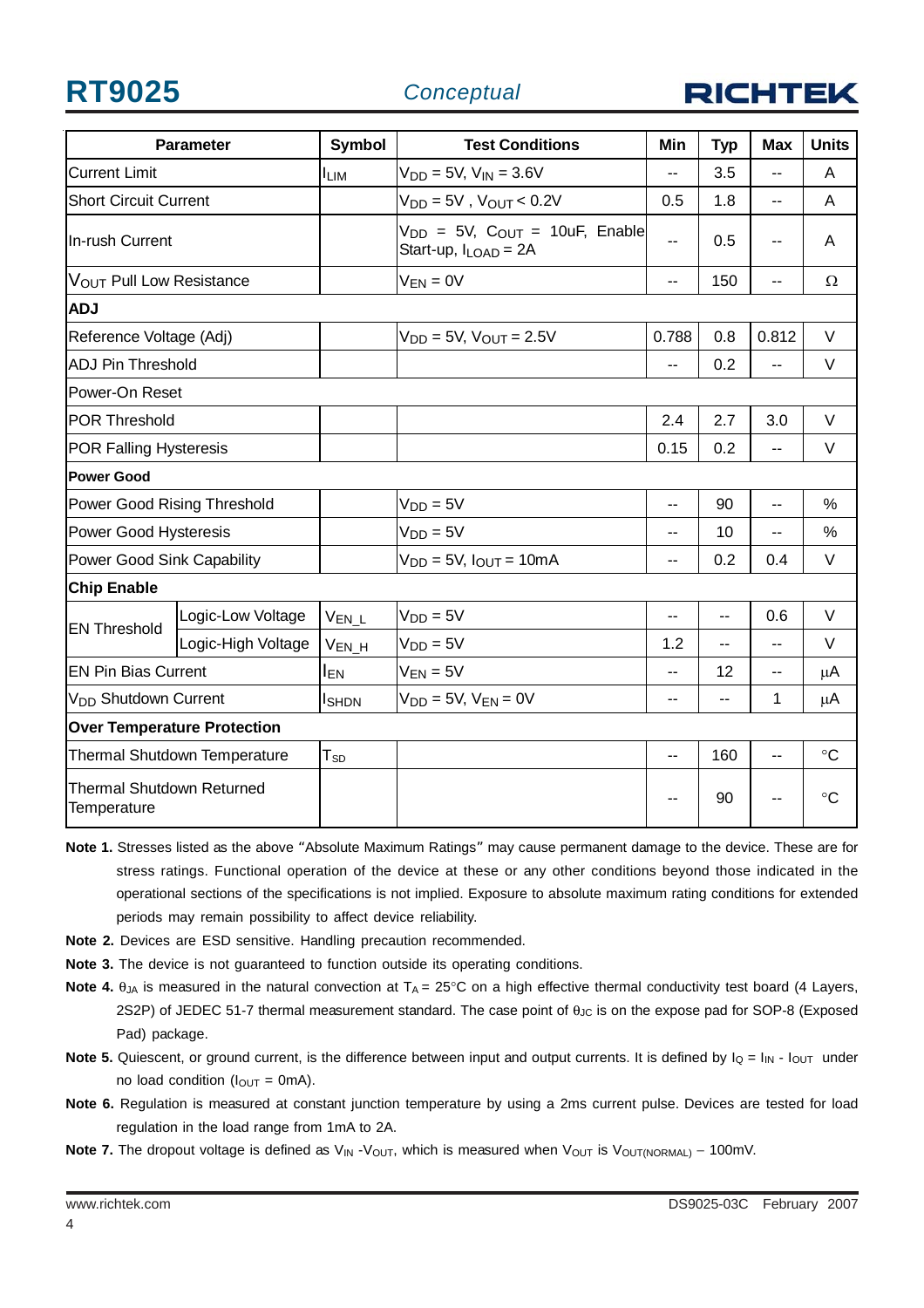## **Typical Operating Characteristics**











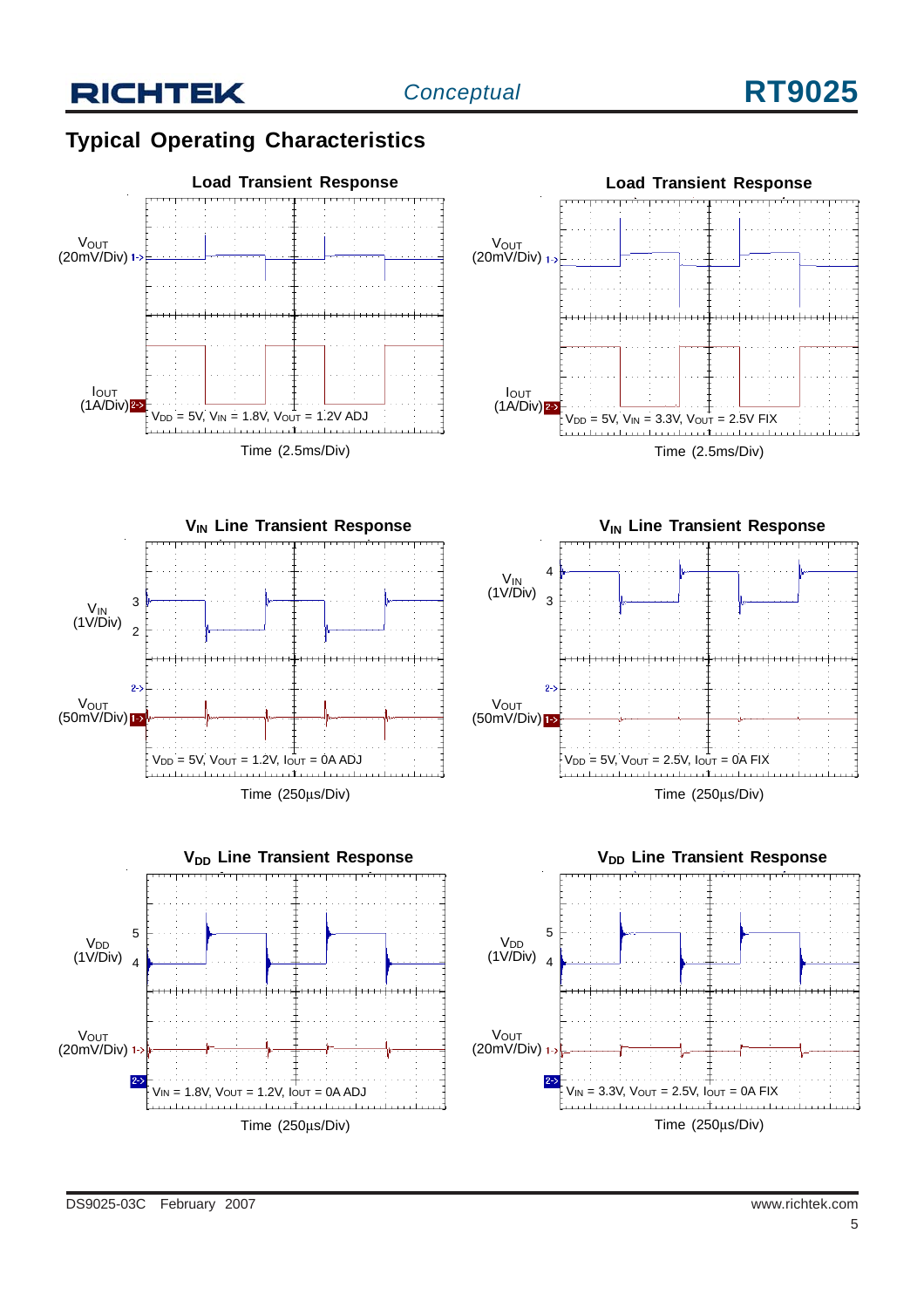

 $V_{DD} = V_{EN} = 5V$ ,  $V_{IN} = 1.8V$ ,  $V_{\text{OUT}} = 1.2V, I_{\text{OUT}} = 2A ADJ$ 



Time (500μs/Div)





Time (1ms/Div)

**Start Up from V<sub>IN</sub>** 

. . . . . . . . . . . . . . .

www.richtek.com DS9025-03C February 2007

IOUT  $(1$ A/Div) $_1$ 

(1V/Div)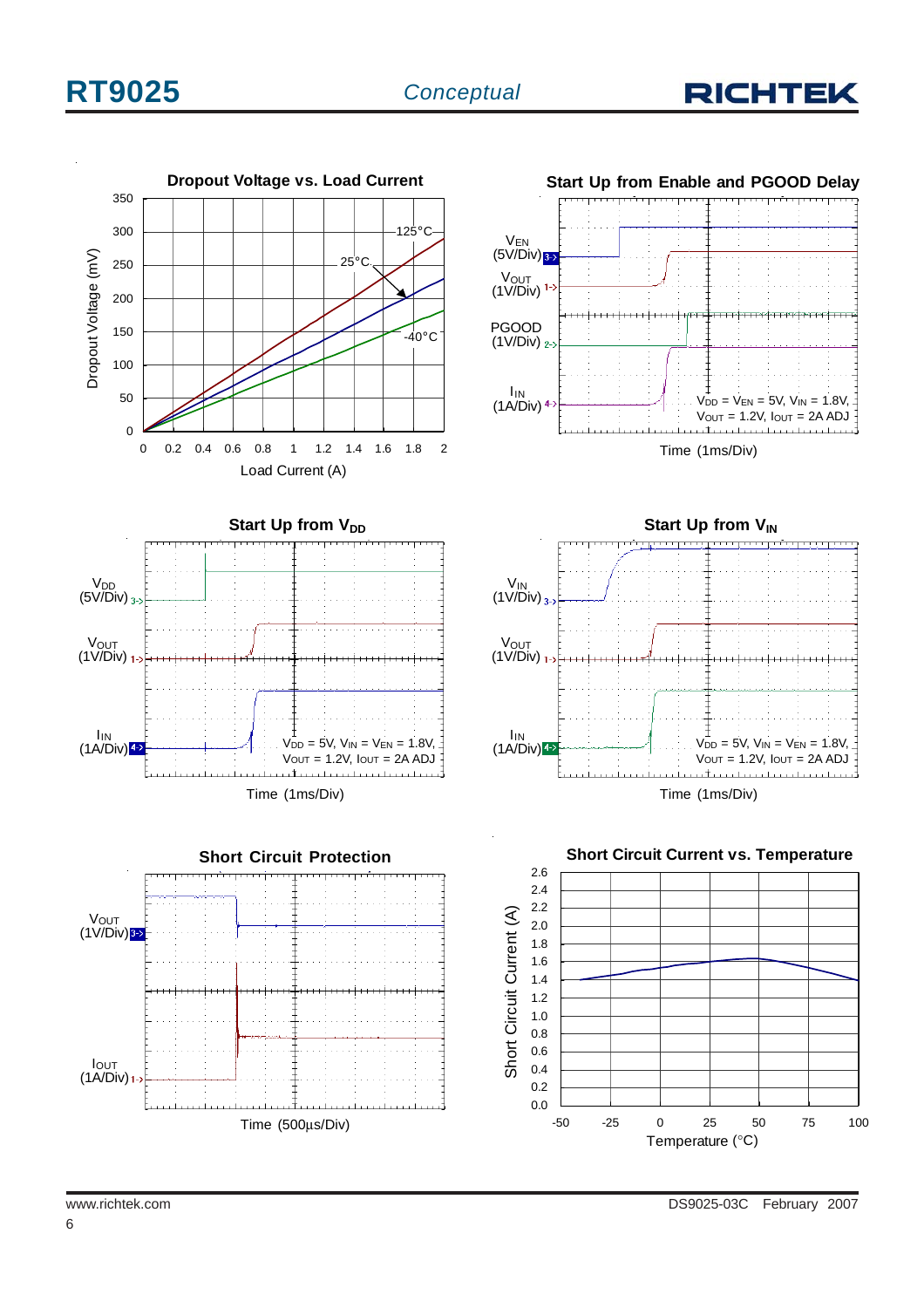# **RICHTEK**

# *Conceptual* **RT9025**











-50 -25 0 25 50 75 100 125 Temperature (°C)

**Reference Voltage vs. Temperature**

**Quiescent Current vs. Temperature**



**ADJ Threshold Voltage Range vs. Temperature**

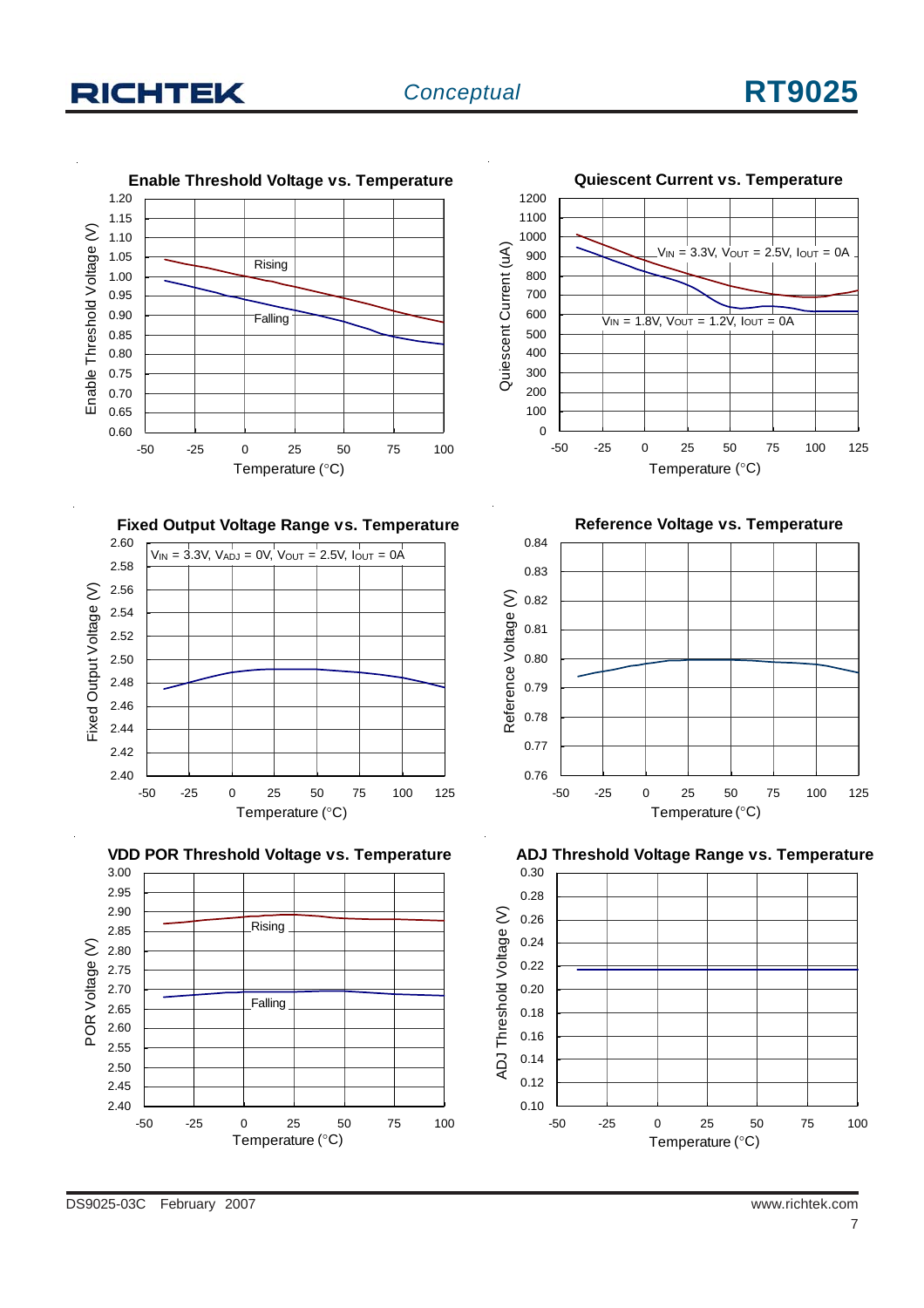

# **Datasheet Revision History**

| Version | Data       | Page No.                      | Item                              | Description   |
|---------|------------|-------------------------------|-----------------------------------|---------------|
| 00C     | 2006/12/15 |                               |                                   | first edition |
|         |            |                               | Ordering Information              |               |
|         |            | <b>Function Block Diagram</b> |                                   |               |
| 01C     | 2006/12/27 |                               | <b>Absolute Maximum Ratings</b>   | Modify        |
|         |            |                               | <b>Electrical Characteristics</b> |               |
| 02C     | 2006/12/28 |                               | Ordering Information              | Modify        |
| 03C     | 2007/2/14  |                               |                                   | Modify Logo   |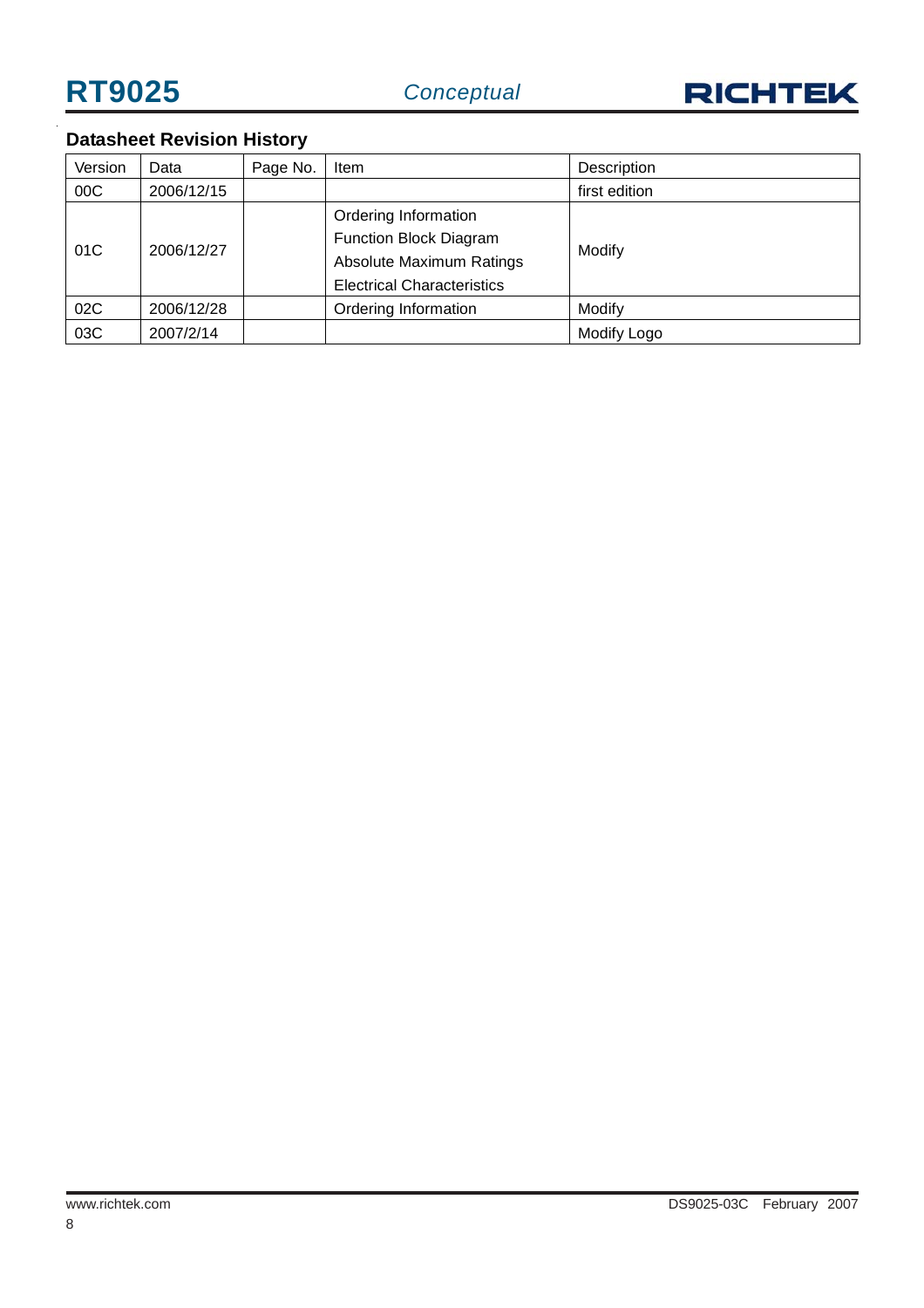

# **Outline Dimension**



| <b>Symbol</b> | <b>Dimensions In Millimeters</b> |            | <b>Dimensions In Inches</b> |            |  |
|---------------|----------------------------------|------------|-----------------------------|------------|--|
|               | Min                              | <b>Max</b> | Min                         | <b>Max</b> |  |
| A             | 4.801                            | 5.004      | 0.189                       | 0.197      |  |
| в             | 3.810                            | 3.988      | 0.150                       | 0.157      |  |
| C             | 1.346                            | 1.753      | 0.053                       | 0.069      |  |
| D             | 0.330                            | 0.508      | 0.013                       | 0.020      |  |
| F             | 1.194                            | 1.346      | 0.047                       | 0.053      |  |
| н             | 0.170                            | 0.254      | 0.007                       | 0.010      |  |
|               | 0.050                            | 0.254      | 0.002                       | 0.010      |  |
| J             | 5.791                            | 6.200      | 0.228                       | 0.244      |  |
| М             | 0.400                            | 1.270      | 0.016                       | 0.050      |  |

**8-Lead SOP Plastic Package**